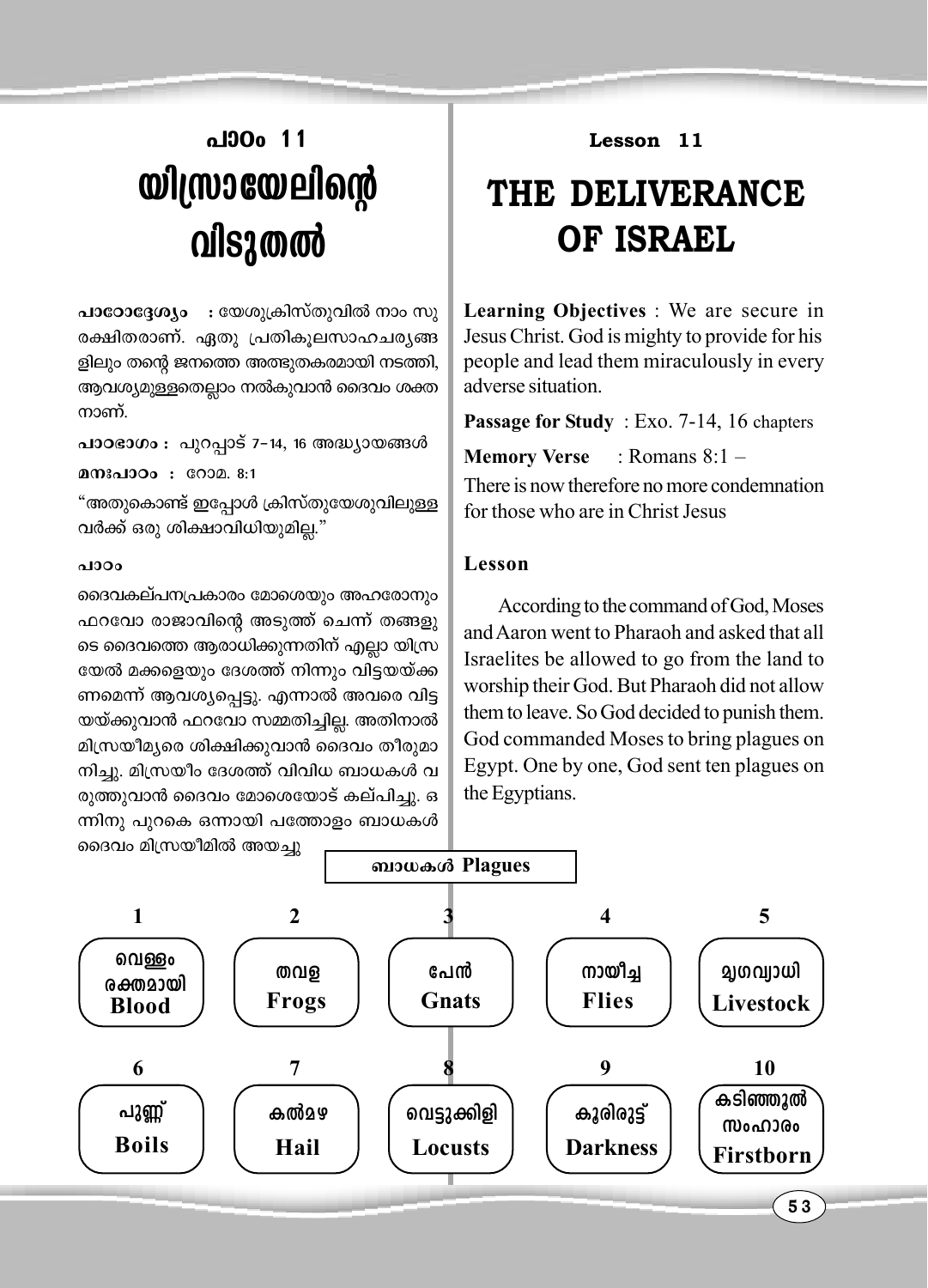For each plague that God sent on Egypt, Pharaoh would agree to send the Israelites and would request Moses to remove the plague. But when the plague was stopped, Pharaoh

ഓരോ ബാധ ഉണ്ടാകുമ്പോഴും ഫറവോ രാ ജാവ് ജനത്തെ വിട്ടയയ്ക്കാം എന്ന് സമ്മതിക്കു കയും ബാധ മാറ്റുന്നതിനായി മോശെയോട് ആ വശ്യപ്പെടുകയും ചെയ്യും. പക്ഷേ ബാധ മാറി

ക്കഴിയുമ്പോൾ രാജാവ് യിസ്രായേലിനെ വിട്ടയയ്ക്കു വാൻ സമ്മതിക്കുകയും ഇല്ല. പത്താമത്തെ ബാധ മനുഷ്യ രുടെയും മൃഗങ്ങളുടെയും "ക ടിഞ്ഞൂൽ സംഹാര"മായി രുന്നു. പത്താമത്തെ ബാധ യോടുകൂടി ഫറവോൻ യി സ്രായേൽ ജനത്തെ വിട്ടയയ് ക്കുമെന്ന് ദൈവം മോശെയോ ട് പറഞ്ഞു. കൂടാതെ യിസ്ര യേൽ ജനം സംഹാരദൂത നിൽ നിന്നും ഒഴിഞ്ഞുപോകു ന്നതിനായി പെസഹ ആചരി ക്കുന്നതിന് ദൈവം നിർദ്ദേശം നൽകി.

1 വയസ്സ് പ്രായമുള്ള ഊനമില്ലാത്ത ആടിൻ കുട്ടിയെ അറുത്ത്, അതിന്റെ രക്തം വീടുകളു ടെ വാതിലിന്റെ കട്ടിളമേലും കുറുമ്പടിമേലും പു രട്ടണം. യിസ്രായേൽ മക്കൾ യാത്ര പുറപ്പെടാ നുള്ള ഒരുക്കത്തോടെ പെസഹ ആചരിക്കണം. രാത്രിയിൽ സംഹാര ദുതൻ മിസ്രയീം ദേശത്തു

ള്ള കടിഞ്ഞുലുകളെ സംഹരിക്കും. രക്തം കാണുമ്പോൾ സംഹാ രദൂതൻ ഒഴിഞ്ഞു കടന്നുപോകും. മോ ശെ ഇത് യിസ്രായേൽ മക്കളെ അറിയിച്ചു. മോശെ പറഞ്ഞപ്രകാ രം എല്ലാം ചെയ്ത് ജ നം യാത്ര പുറപ്പെടാനു ള്ള ഒരുക്കത്തോടെ വീ

ടിനുള്ളിൽ പാർത്തു. അന്ന് അർദ്ധരാത്രിയായ പ്പോൾ സിംഹാസനത്തിൽ ഇരുന്ന ഫറവോന്റെ ആദ്യജാതൻ മുതൽ കുണ്ടറയിൽ (ജയിൽ) കി ടന്ന തടവുകാരന്റെ ആദ്യജാതൻ വരെ, മിസ്രീം ദേശത്തിലെ ആദ്യജാതന്മാരെയും മൃഗങ്ങളുടെ

would deny permission to the Israelites to leave. The tenth plague was the death of the firstborn of all people and cattle. God told Moses that after the tenth plague, Pharaoh would let the Israelites to leave. Moreover, God

> gave the command for the Passover meal to be eaten to escape the angel of destruction.

> A one-year old lamb without defect should be slain and its blood should be put on the sides and tops of the door-frames of the houses of the Israelites The Passover meal

should be eaten in haste ready for the journey that they are going to make. In the night the angel of destruction would pass through the land to kill the firstborn males. When he sees

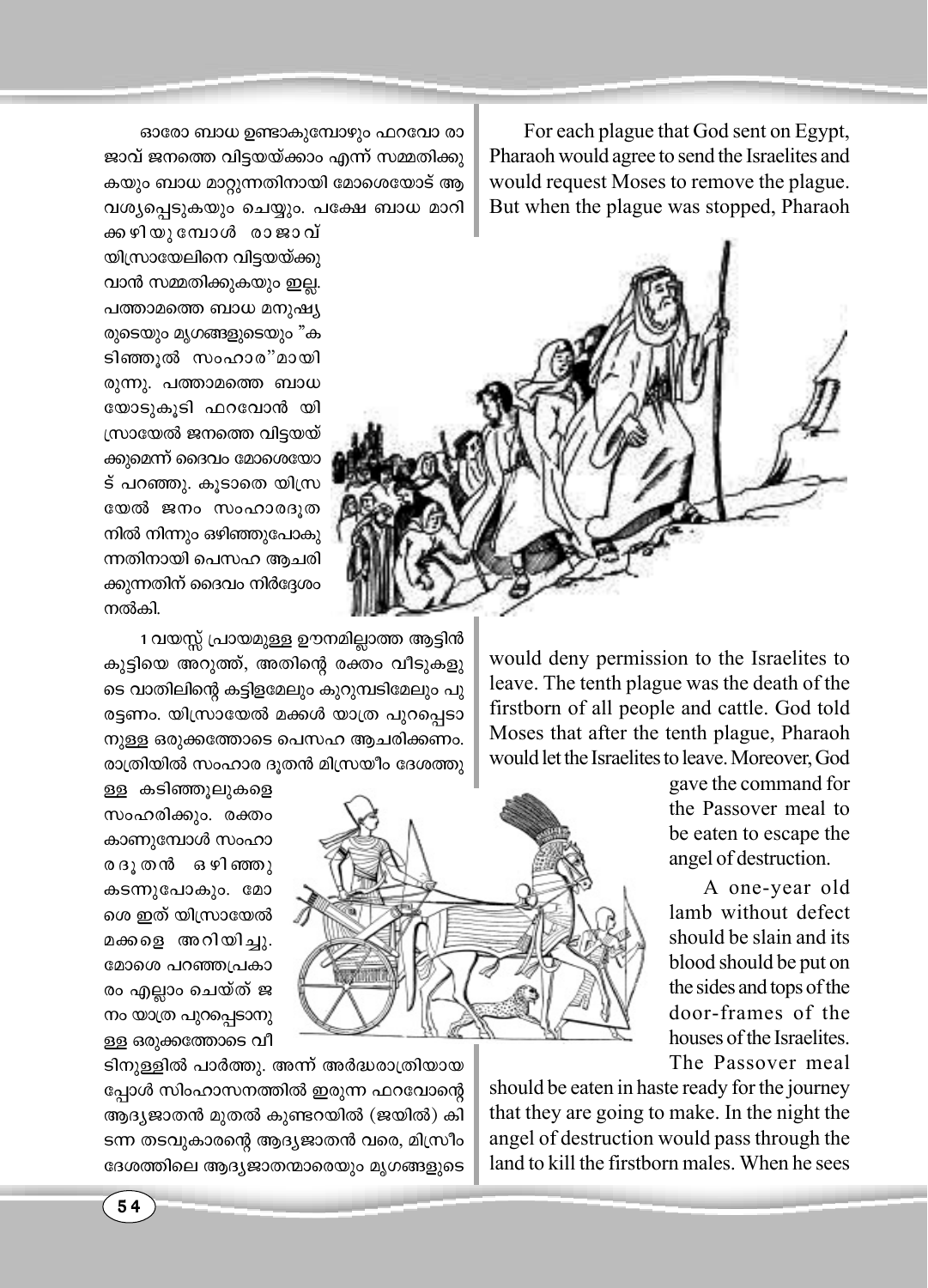കടിഞ്ഞൂലുകളെയും യഹോവ സംഹരിച്ചു. അർ ദ്ധരാത്രിയിൽ മിസ്രയീം ദേശത്ത് എല്ലാം കൂട്ട നിലവിളി. മരണം സംഭവിക്കാത്ത ഒറ്റ വീടും മി സ്രീം ദേശത്ത് ഉണ്ടായിരുന്നില്ല.

ഫറവോ രാജാവ് രാത്രിയിൽ തന്നെ മോശെ യെയും അഹരോനെയും വിളിപ്പിച്ചു. നിങ്ങൾ യി സ്രായേൽ മക്കളുമായി പോയി യഹോവയെ ആ രാധിപ്പീൻ. അവരുടെ സർവ്വ സമ്പത്തുമായി എല്ലാ യിസ്രായേൽ മക്കളെയും ഫറവോൻ വിട്ട യച്ചു. അവർ മോശെയുടെ നേതൃത്വത്തിൽ അ ന്നു രാത്രി തന്നെ വാഗ്ദത്തനാടായ കനാനിലേ ക്ക് യാത്ര പുറപ്പെട്ടു.

അങ്ങനെ അവർ ചെങ്കടലിന്റെ തീരത്ത് എ

ത്തിച്ചേർന്നു. യിസ്രയേൽ മക്കളെ വിട്ടയച്ച ശേഷം ഫ റവോ രാജാവിന്റെ മനസ്സു മാറി. അവരെ അടിമവേല ക്കായി തിരിച്ചുകൊണ്ടു വരു ന്നതിനായി വലിയ ഒരു സൈന്യവുമായി യിസ്രയേ ൽ മക്കളെ പിൻതുടർന്നു. യിസ്രയേൽ മക്കൾ ചെങ്കട ലിന്റെ തീരത്ത് എത്തിയ പ്പോൾ ഇടത്തും വലത്തും വലിയ മലകൾ, മുമ്പിൽ സ മുദ്രം, പിറകിൽ ഫറവോനും സൈന്യവും അവർ നിലവി ളിച്ചു. മോശെ ദൈവത്തോട് നിലവിളിച്ചു.

ദൈവം മോശെയോട് നിന്റെ വടി ചെങ്കടലിനു നേരെ നീട്ടുക

അത്ഭുതം! ചെങ്കടിലെ വെള്ളം രണ്ടായി പിരിഞ്ഞു. കടലിന്റെ നടുവിൽ ഒരു വലി യ വഴി ഉണ്ടായി. യിസ്രയേ ൽ മക്കൾ എല്ലാവരും കട ലിൽ ഉണങ്ങിയ നിലത്തുകൂ ടി കടന്ന് മറുകരയിലെത്തി. ഫറവോനും സൈന്യവും ചെ ങ്കടലിൽ കൂടി യിസ്ര യേൽ മക്കളെ പിൻതു ടർന്നു.



the houses with the blood on the door-frames, he would pass that house. Moses informed this to the people and they obeyed what God commanded through Moses. They remained in their homes prepared to make the journey. That night, God killed all the firstborn males, from the firstborn of Pharaoh to the firstborn of the prisoner and the firstborn of the cattle. A great cry and wailing arose from the land of Egypt. There was not a home in Egypt where death did not happen.

Pharaoh called for Moses and Aaron in

the night. He said that the Israelites were free to go and worship their God. He allowed them to take their cattle and all their possessions. That night, the Israelites began their journey to the promised land of Canaan.

The people reached the shores of the Red Sea. But Pharaoh changed his mind after allowing the Israelites to go. He pursued them to bring them back to work as slaves. The people cried out to God. They were surrounded by mountains to the right and left, the Red Sea in front of them, and the army of Pharaoh right behind them. God commanded Moses to raise his staff stretch out his hand over the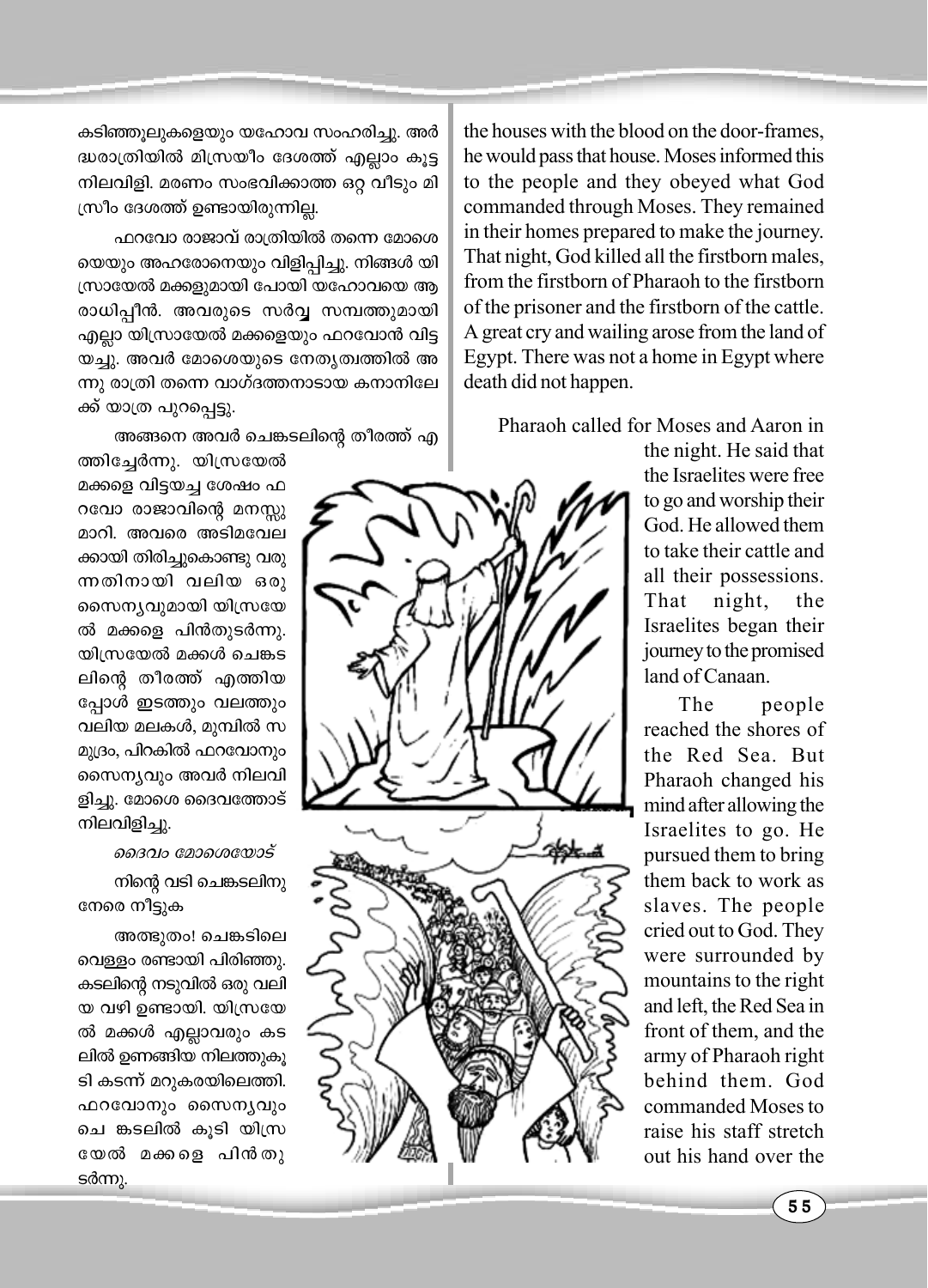ദൈവം മോ

ശെയോട് കല്പിച്ച പ്രകാരം വടി വീ ണ്ടും നീട്ടിയപ്പോൾ പ ഴ യ വെള്ളം സ്ഥിതിയിലേക്ക് മടങ്ങിവന്നു. യി സ്രാലേൽ മക്കളെ പിന്തുടർന്ന ഫറ വോനും സൈന്യ വും വെള്ളംകുടിച്ച് ചത്തു. യിസ്രയേ ൽ മക്കളെ പീഡി പിച്ച മിസ്രയീമ്യരെ



Ć۴

ദൈവം ഇങ്ങനെ ശിക്ഷിച്ചു. യിസ്രായേൽ മക്കൾ തപ്പിനോടും നൃത്തത്തോടും ദൈവത്തെ പാടി സ്തുതിച്ചു.

യിസ്രയേൽ ജനം യാ ത്രചെയ്ത് സീൻ മരുഭുമി യിൽ എത്തി. അവർക്ക് ഭക്ഷണം ഒന്നും ഉണ്ടായിരു ന്നില്ല. വിശപ്പും ദാഹവും വ ർദ്ധിച്ചപ്പോൾ അവർ മോ ശെയ്ക്കും അഹരോനും വി രോധമായി പിറുപിറു ത്തു. മോശെ ദൈവത്തോട് പ്രാർ ത്ഥിച്ചു. ദൈവം അവർക്ക് ആകാശത്തു നിന്ന് ഭക്ഷ ണം വർഷിപ്പിച്ചു കൊ ടുത്തു. പ്രഭാത സമയത്ത് മ ഞ്ഞുമാറിയപ്പോൾ മരുഭൂമി യിൽ എല്ലായിടവും ചെതു മ്പലിന്റെ മാതിരിയിൽ ഒരു

നേരിയ വസ്തു നിലത്തു കിടക്കുന്നത് അവർ കണ്ടു. അതു കണ്ടപ്പോൾ അവർ അന്യോന്യം ഇതെന്ത്? ഇതെന്ത്? എന്നു ചോദിച്ചു. അതിന് അവർ മന്ന എന്നു പേരിട്ടു.

മരുഭൂമിയിൽ 40 വർഷം യാത്ര ചെയ്താണ് യിസ്രയേൽ മക്കൾ കനാൻ നാട്ടിലെത്തിയത്. ക നാനിൽ എത്തിയ ആ ദേശത്തിലെ വിളവ് ഭക്ഷി ക്കുന്നതുവരെ ദൈവം അവർക്ക് 'മന്ന' നൽകി ക്കൊണ്ടിരുന്നു.

Red Sea

 $\Gamma_{0}$ and behold. a miracle! The waters divided into two and the Israelites went through the sea on dry ground. Pharaoh and his army continued to pursue the Israelites through this dry land in

the middle of the Red Sea. God commanded Moses to stretch his hand over the sea once again and the waters came back to their

> previous state. Pharaoh and his army drowned in the Red Sea. Thus God punished the Egyptians who oppressed the Israelites. They sang and worshipped God with tambourines and with dancing.

The children of Israel travelled and reached the Desert of Sin. They had no food to eat. As they became very hungry and thirsty. grumbled against Moses

and Aaron. Moses prayed to God and He sent them food from heaven. In the morning, when the dew had passed, they saw small objects lying on the ground. They asked each other about it. They called this food as manna.

The people of Israel travelled for 40 years in the desert before reaching Canaan. Till then, God provided them with manna.

56